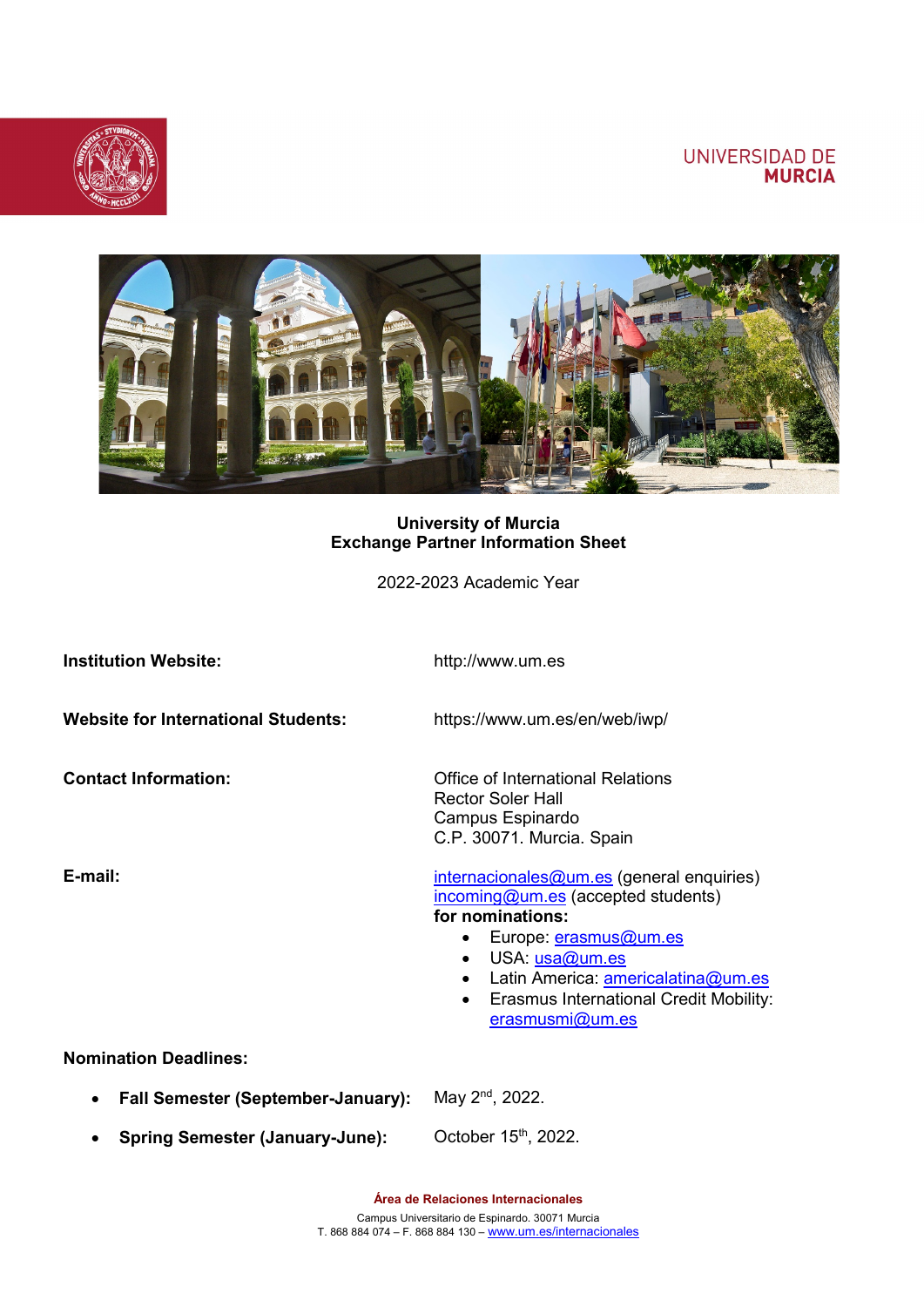



# **Application deadline:**

| <b>Fall Semester/FY</b>             | June 26th, 2022                                                                                                                              |  |
|-------------------------------------|----------------------------------------------------------------------------------------------------------------------------------------------|--|
| <b>Spring Semester</b>              | November, 6 <sup>th</sup> , 2022                                                                                                             |  |
| <b>Classes:</b>                     |                                                                                                                                              |  |
| • Fall Semester                     | September $5th$ – December $9th$ , 2022.                                                                                                     |  |
| <b>Spring Semester</b><br>$\bullet$ | January $18^{th}$ – May $5^{th}$ , 2023.                                                                                                     |  |
| Exams:                              |                                                                                                                                              |  |
| <b>Fall Semester</b>                | 1 <sup>st</sup> call: December 12 <sup>th</sup> -23 <sup>rd</sup> , 2022<br>$2^{nd}$ call: January 9 <sup>th</sup> -20 <sup>th</sup> , 2023. |  |
| <b>Spring Semester</b>              | 1 <sup>st</sup> call May $8^{th} - 27^{th}$ , 2023<br>2 <sup>nd</sup> call: June 12 <sup>th</sup> -23 <sup>th</sup> , 2023.                  |  |
| <b>Winter Break:</b>                | December 24th 2022- January 8th, 2023                                                                                                        |  |
| <b>Spring Break:</b>                | April 1st - 16 <sup>th</sup> , 2023.                                                                                                         |  |
| Minimum semester course load:       | 3 regular courses.<br>50% of the course load must be within the same degree.                                                                 |  |
| <b>Academics:</b>                   | https://www.um.es/en/web/estudios/grados/alfabetica                                                                                          |  |
|                                     | English taught courses:                                                                                                                      |  |
|                                     | <b>Business Administration</b><br>http://www.um.es/web/economiayempresa/contenido/estudios/<br>grados/ade/informacion-bilingue               |  |
|                                     | Law:<br>https://www.um.es/web/derecho/contenido/estudios/grados/der<br>echo/ingles                                                           |  |
|                                     |                                                                                                                                              |  |

• **Primary Education:** <http://www.um.es/web/educacion/grupo-bilingue#plan>

• **[Psychology](file://Gruclatica/grupos/Sr-Relin/%C3%81REA%20DE%20RRII/SERVICIO%20DE%20MOVILIDAD%20INTERNACIONAL/INCOMING%20students/Alumnos/Info%20Envio/Subjects%20offered%20in%20English%20Friendly%20Course%20modality-1.docx%20-%20Acceso%20directo.lnk)**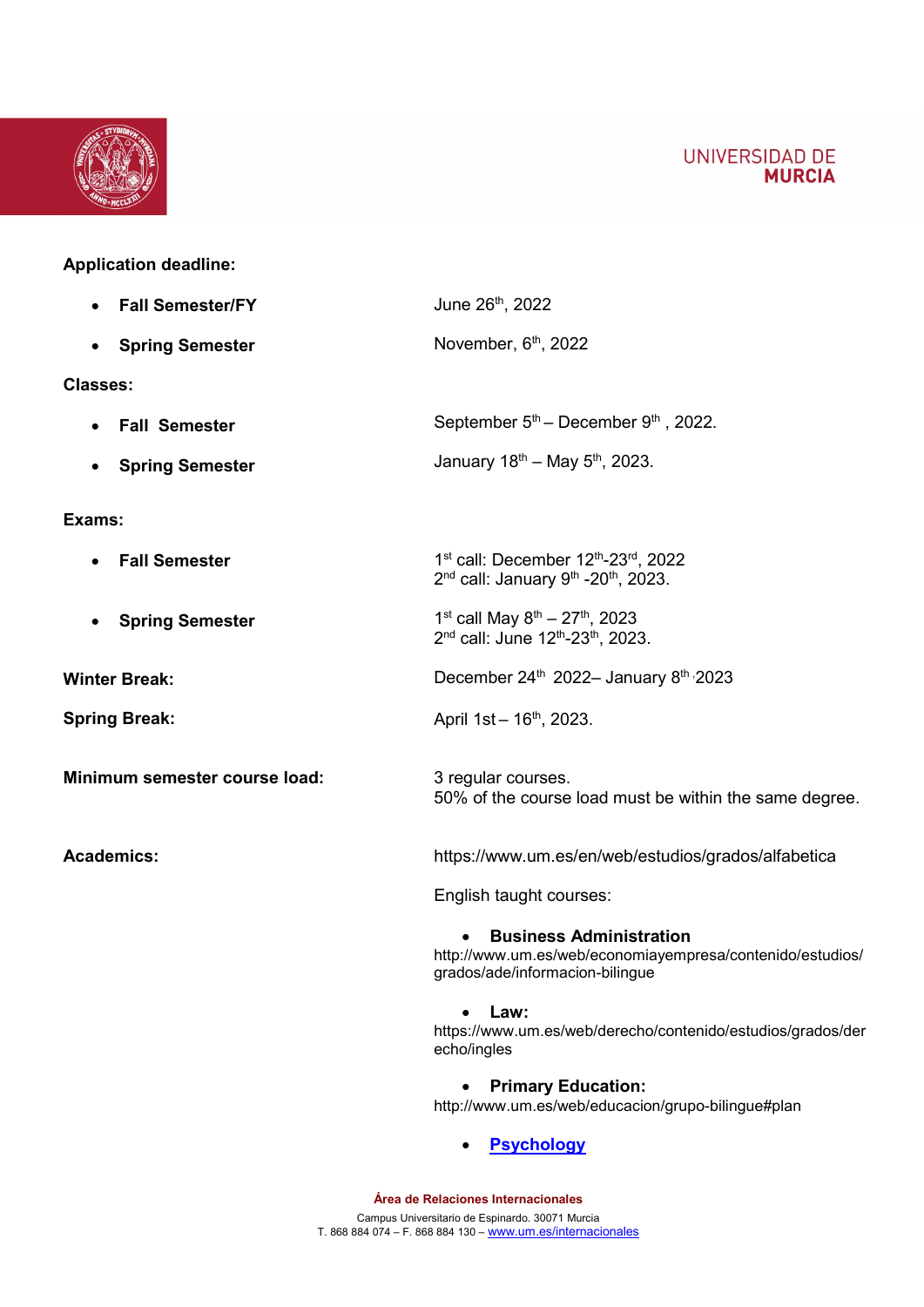

https://www.um.es/en/web/estudios/grados/ingles



| <b>Certificate Absence Sexual Crime</b>         | Spanish Law L.O. 8/2015 - 22nd. July states the<br>following:<br>"Students taking PRACTICES (STAGE- PLACEMENT)<br>at university (this applies meanly to Medicine, Nursing,<br>Education, Social Work, Psychology etc.) and are going<br>to be in contact with children and minors, must bring a<br>CRIMINAL RECORD issued by the home country<br>authorites. Otherwise, they will not be allowed to perform<br>practical classes in schools, hospitals, etc |
|-------------------------------------------------|-------------------------------------------------------------------------------------------------------------------------------------------------------------------------------------------------------------------------------------------------------------------------------------------------------------------------------------------------------------------------------------------------------------------------------------------------------------|
| <b>Spanish Language&amp;Culture Programmes:</b> | https://www.um.es/web/idiomas/contenido/cursos-de-<br>idiomas/espanol                                                                                                                                                                                                                                                                                                                                                                                       |
| <b>Language Requirement:</b>                    | A B1 level of Spanish is recommended for attending<br>regular courses. (Intermediate-High according to ACTFL)                                                                                                                                                                                                                                                                                                                                               |
|                                                 | A B1 of English is recommended for attending English<br>taught courses.                                                                                                                                                                                                                                                                                                                                                                                     |
| <b>Accommodation:</b>                           | Shared flats with other students in town.<br>To help you find and book you're a room before your<br>arrival, international students shall contact our Housing<br>Service-VIMUR: vimur@um.es.<br>Through VIMUR you can safely book your room, offered<br>by our outgoing students or by verified landlords/ladies.                                                                                                                                           |
|                                                 | <b>Please visit</b><br>https://vimur.um.es/vimur/vimur.portal.inicio.do?i=1001                                                                                                                                                                                                                                                                                                                                                                              |
|                                                 | for further information.                                                                                                                                                                                                                                                                                                                                                                                                                                    |
| <b>Estimated cost of housing:</b>               | 250 euros/month aprox.                                                                                                                                                                                                                                                                                                                                                                                                                                      |
| <b>Estimated cost of meals:</b>                 | 75 euros/week (grocery's or university cafeteria)                                                                                                                                                                                                                                                                                                                                                                                                           |
| Visa:                                           | All nationals not holding a passport from a European<br>Union country need a valid visa to enter the country.<br>Information about Consulates of the Kingdom of Spain<br>worldwide can be found at:<br>http://www.exteriores.gob.es/Portal/en/ServiciosAlCiudad<br>ano/Paginas/EmbajadasConsulados.aspx                                                                                                                                                     |

• **English Studies:**

es/2021-22/guias

**Área de Relaciones Internacionales**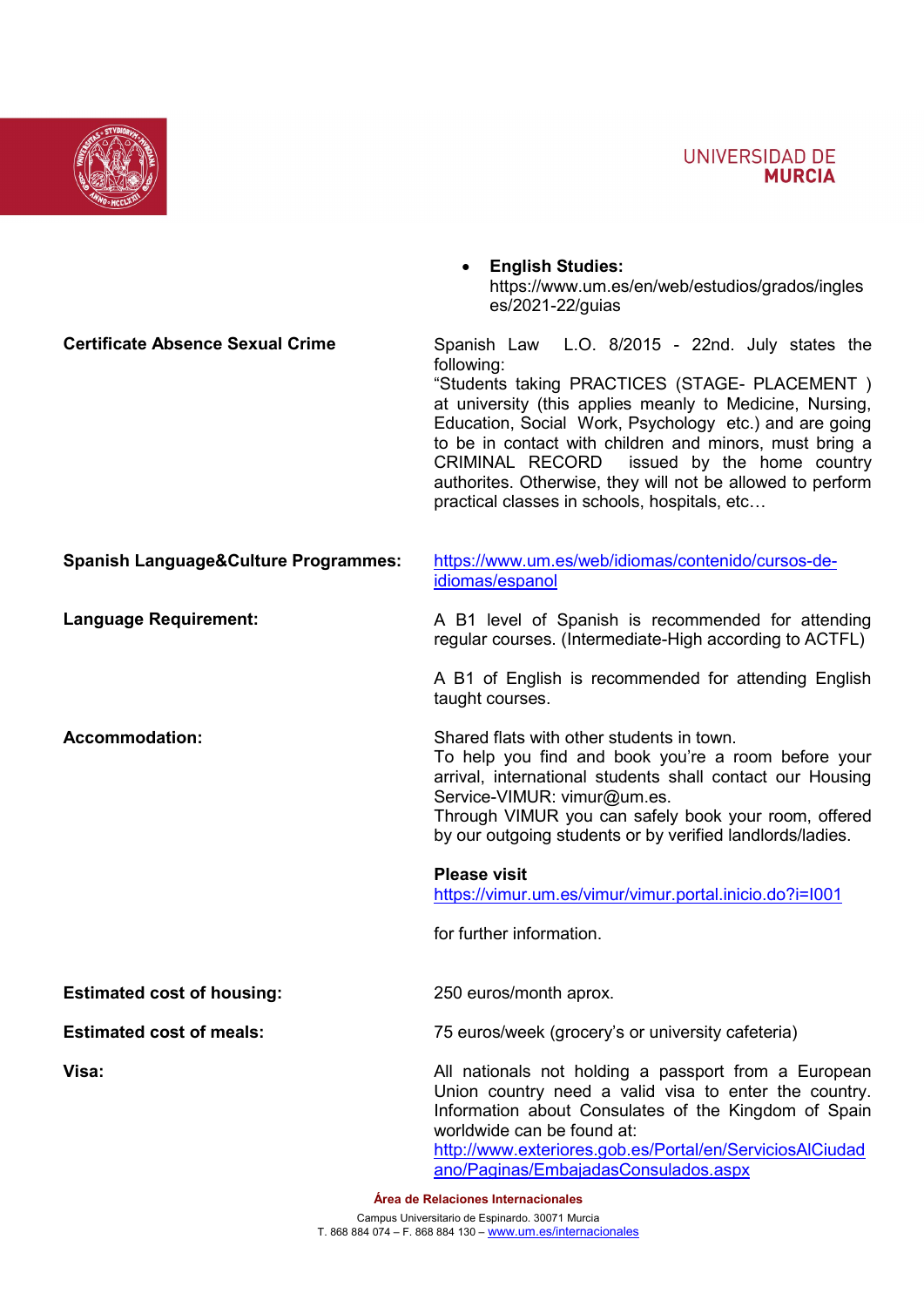### **UNIVERSIDAD DE MURCIA**



**Health insurance:** All nationals from a European Union country must apply for the European Health Care Card at the Social Security Authorities of their home country.

> Citizens from a non-European Union country must contract a health insurance with coverage regular and emergency health care.

> General insurance: following Regional Education Authorities requirements all students must contract a liability and accident insurance upon registration. It has a 6-euro fee.

> In order to have an adequate and effective treatment, international students under chronic treatment or therapy, must bring a medical report with them stating diagnosis, drugs prescribed and travel clearance.

**Transcript of records:**

Incoming students: official electronic transcripts of records are sent to partner institutions upon completion of the semester or academic year.

Outgoing students: we do accept official electronic transcripts. They must be sent to internacionales@um.es

#### **Grading system of the institution:**

| <b>GRADE CONVERSION CHART*</b> |               |                           |                    |  |  |
|--------------------------------|---------------|---------------------------|--------------------|--|--|
| <b>Spanish Grading Scale</b>   |               | <b>ECTS Grading Scale</b> |                    |  |  |
| 9-10 MH                        | Matrícula de  | A                         | Excellent with     |  |  |
|                                | Honor         |                           | <b>Distinction</b> |  |  |
| 9-10 SB                        | Sobresaliente | A                         | Excellent          |  |  |
| 8-8,9 NT                       | Notable       | в                         | Very Good          |  |  |
| 7-7,9 NT                       | Notable       |                           | Good               |  |  |
| $6-6,9AP$                      | Aprobado      | D                         | Satisfactory       |  |  |
| $5-5,9AP$                      | Aprobado      | F                         | Sufficient         |  |  |
| < 5                            | Suspenso      | F                         | Fail               |  |  |

\*This chart is merely illustrative. Conversion of grades and transfer of credits policies depend on each university academic regulations.